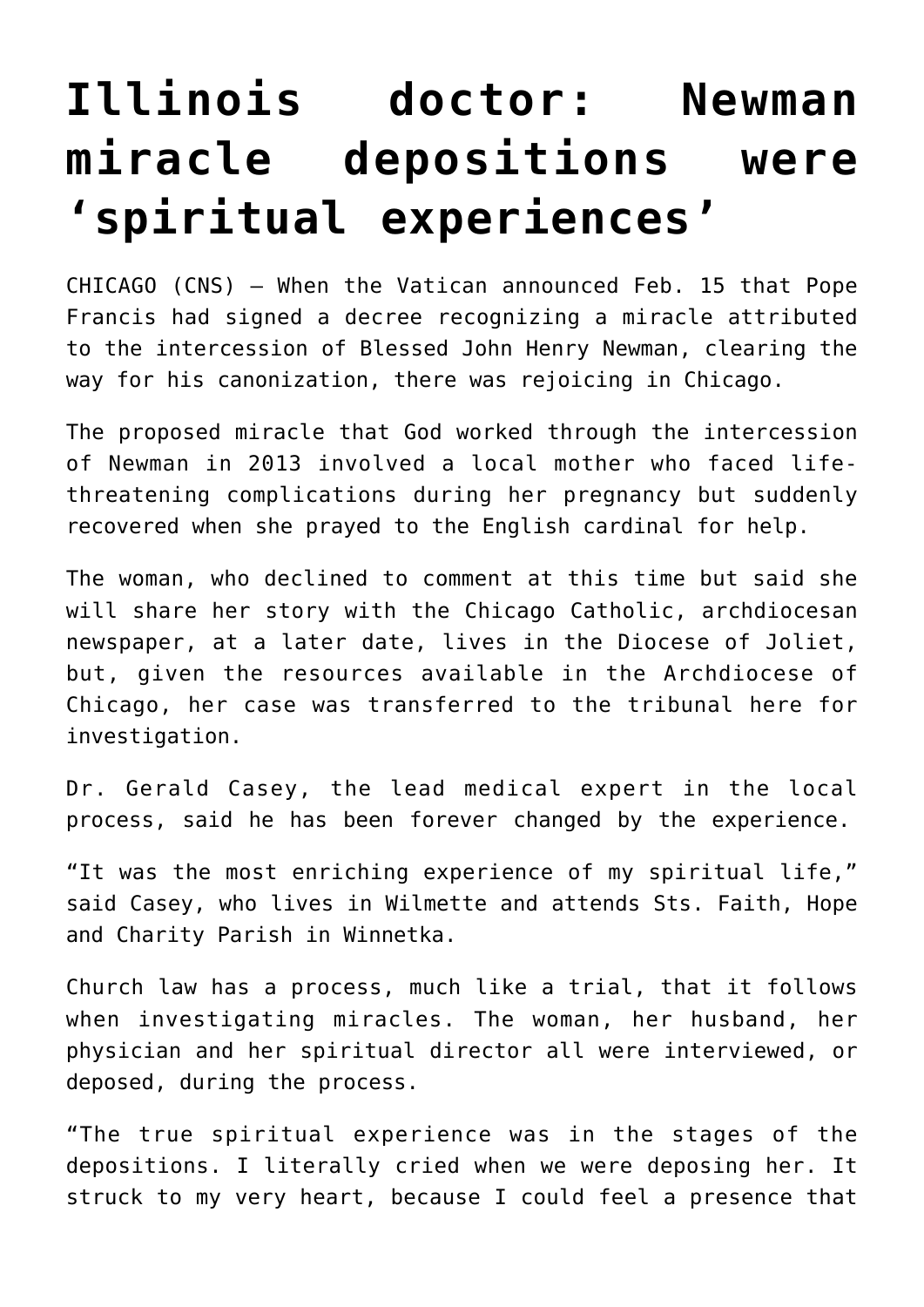I had never felt before in my life," Casey said. "It was one thing to read the materials, but it was quite another thing to hear her recitation of what had occurred, not just during that time but in the prior pregnancies and her miscarriages."

The stay-at-home mother's pregnancy was considered high risk because she was over 40 and had suffered previous miscarriages. As a result, her doctor ordered blood tests on the baby early on and monitored the pregnancy closely.

She started to bleed during the pregnancy and was diagnosed in spring 2013 with a subchorionic hematoma, a blood clot in the fetal membrane. The only thing doctors can do for that condition is prescribe bed rest. If the blood clot ruptures, it can result in a spontaneous miscarriage.

Bed rest for a mom with three small children is not so easy, Casey said.

"Then the morning that the event occurred, she had gone downstairs, had made her children breakfast and started to bleed more," he said, reading from notes he took during the mother's deposition.

She started to hemorrhage and locked herself in the bathroom. She felt she was losing her baby. At that moment she called out, "Cardinal Newman, please stop the bleeding!"

"The bleeding immediately stopped. Immediately," Casey said.

Afterward, the woman climbed into bed and called her doctor. He told her to come in that afternoon to see him.

"She came in the afternoon and fetal heart tones were normal and she went home. She was able to continue all normal activities for the entire rest of her pregnancy," Casey said.

She has since gone on to have two more children through normal pregnancies. By all indications, she should have lost the baby.